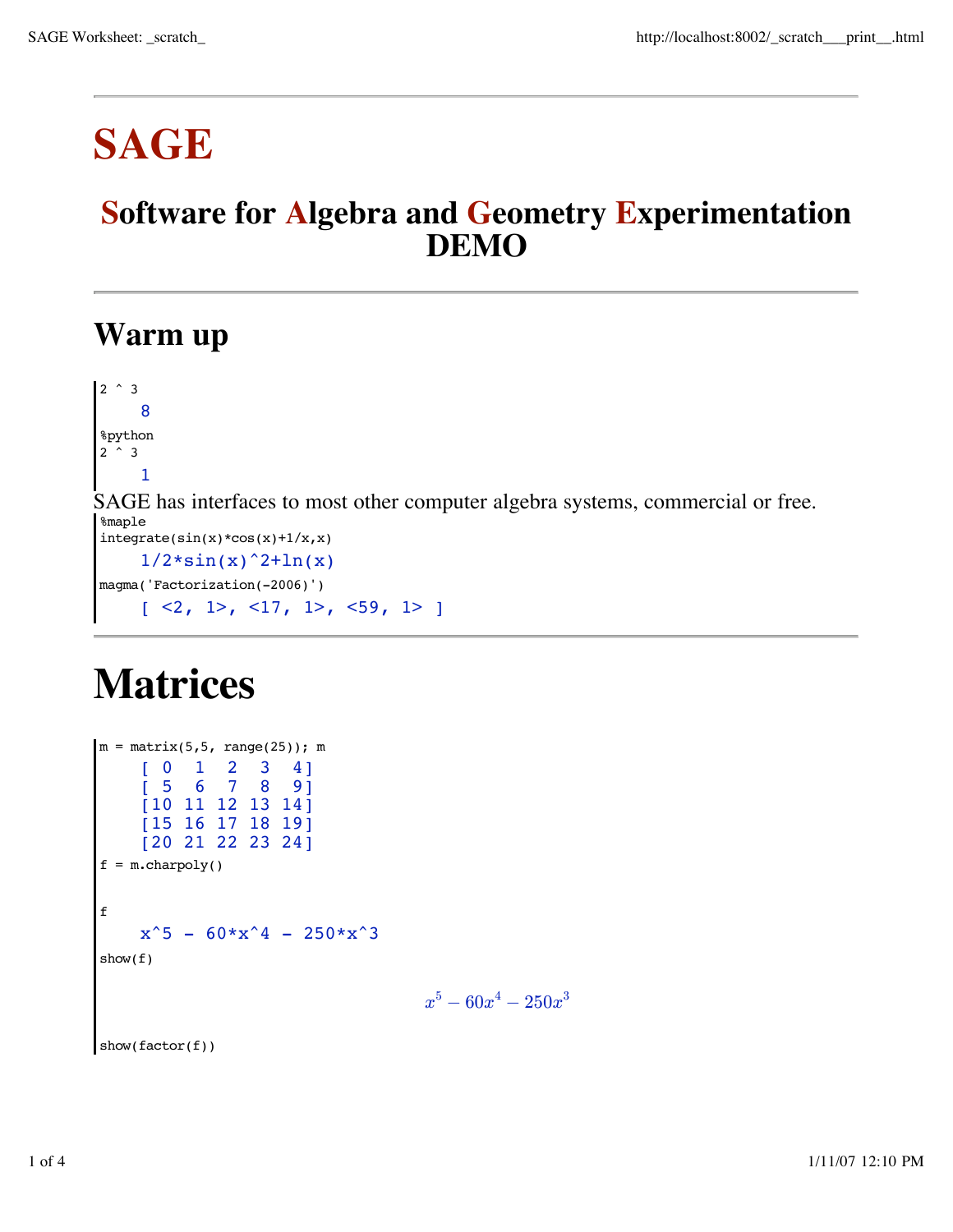$(x^2 - 60x - 250) \cdot x^3$ 

## **Some Graphics**

#### **Integer Factorization Tree**

We illustrate integer factorization as a product of primes using the ``factor trees''...

```
F = factor trees(factorial(10), rows=1, cols=1, font=14)F.show(axes=False, figsize=[10,6])
```
### **A 3d Raytracer is Built into SAGE**

The following is a picture of rational points on a rank 1 elliptic curve. t = Tachyon(xres=700, yres=500, camera center=(2,7,4), look at=(2,0,0), raydepth=4) t.light((10,3,2), 1, (1,1,1)) t.light((10,-3,2), 1, (1,1,1)) t.texture('black', color=(0,0,0)) t.texture('red', color=(1,0,0)) t.texture('grey', color=(.9,.9,.9)) t.plane((0,0,0),(0,0,1),'grey') t.cylinder((0,0,0),(1,0,0),.01,'black') t.cylinder((0,0,0),(0,1,0),.01,'black')  $E = EllipticCurve('37a'); show(E)$  $P = E([0, 0])$  $Q = P$  $n = 60$ for i in range(n):  $Q = Q + P$  $c = i/n + 1$  t.texture('r%s'%i,color=(float(i/n),0,0)) t.sphere( $(Q[0], -Q[1], .01), .04, 'r$ <sup>8</sup>s'%i) show(t) *y*  $y^2 + y = x^3 - x$ 

# **Some Basic Calculus**

This is work in progress with Bobby Moretti. SAGE includes Maxima, which is a